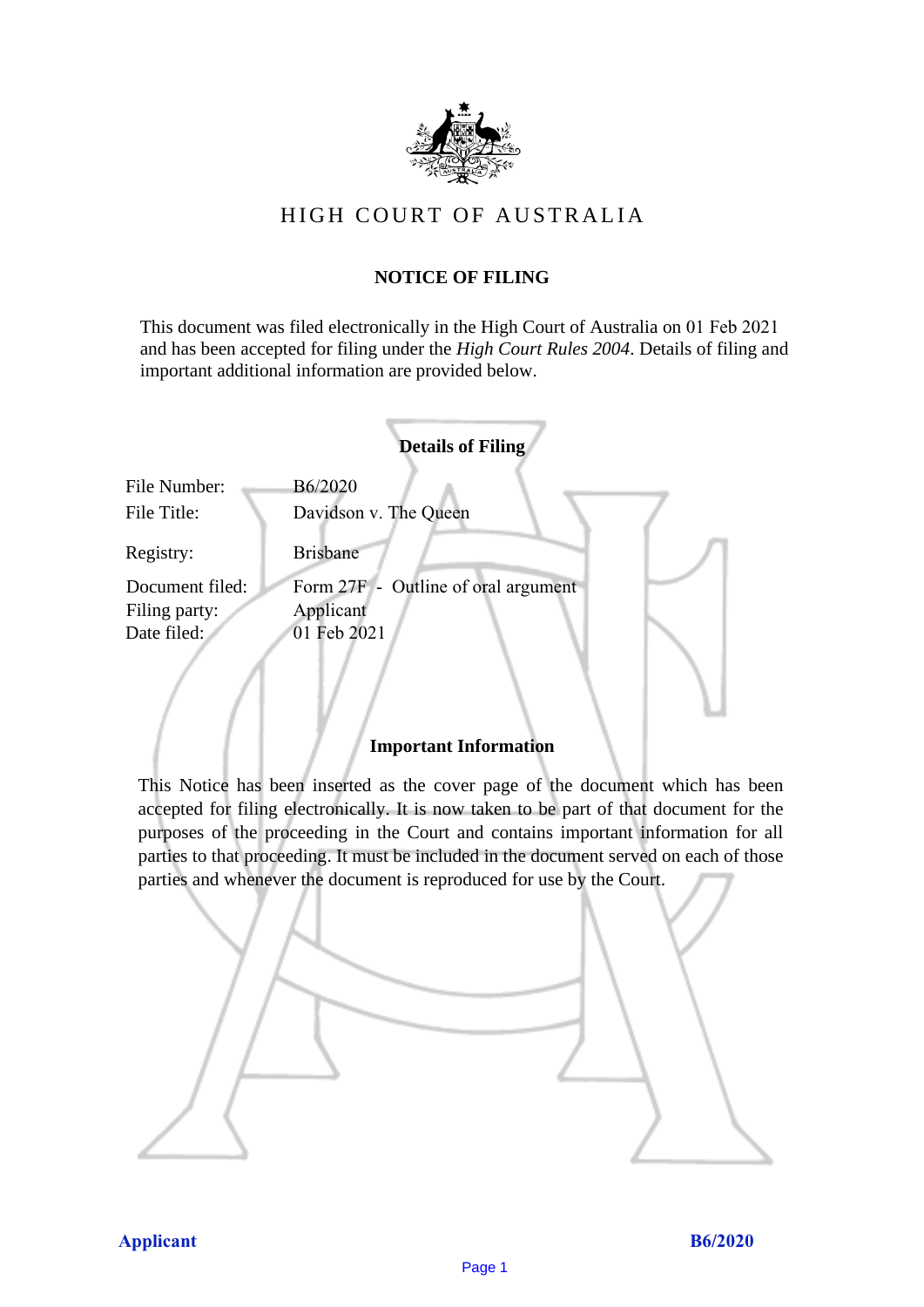B6/2020

#### BETWEEN: CHARLES WILLIAM DAVIDSON

Applicant

and

10 THE QUEEN

Respondent

## APPLICANT'S OUTLINE OF ORAL SUBMISSIONS

Part I: Certification

1. <sup>I</sup> certify that this outline is in a form suitable for publication on the internet.

### 20 Part II: Outline

IN THE HIGH COURT OF AUSTRALIA<br>
BRISBANE REGISTRY<br>
BRISBANE REGISTRY<br>
HETWEIN:<br>
HETWEIN:<br>
THE QUEEN<br>
Applicant<br>
APPLICANT'S OUTLINE OF ORAL SUBMISSIONS<br>
Applicant<br>
APPLICANT'S OUTLINE OF ORAL SUBMISSIONS<br>
Part II: Outline 2. The common law rule of admissibility for similar fact coincidence evidence<sup>1</sup> applicable in Queensland is that which was propounded in Hoch  $\nu$  The Queen<sup>2</sup> and confirmed in *Pfennig v The Queen*<sup>3</sup>, namely that such evidence may be admitted "only where it supports the inference that the accused is guilty of the offence charged and permits of no other, innocent explanation"'.

<sup>&</sup>lt;sup>1</sup> The jury was permitted to engage in probability reasoning: AB17 L31-36.

 $2$  Hoch v The Queen (1988) 165 CLR 292 at 294-295 per Mason CJ, Wilson and Gaudron JJ; at 302-303 per Brennan and Dawson JJ.

<sup>&</sup>lt;sup>3</sup> Pfennig v The Queen (1995) 182 CLR 461 at 481-482 per Mason CJ, Deane and Dawson JJ.

<sup>4</sup> Rv Bauer (2018) 266 CLR 56 at [52] per Kiefel CJ, Bell, Gageler, Keane, Nettle, Gordon and Edelman JJ.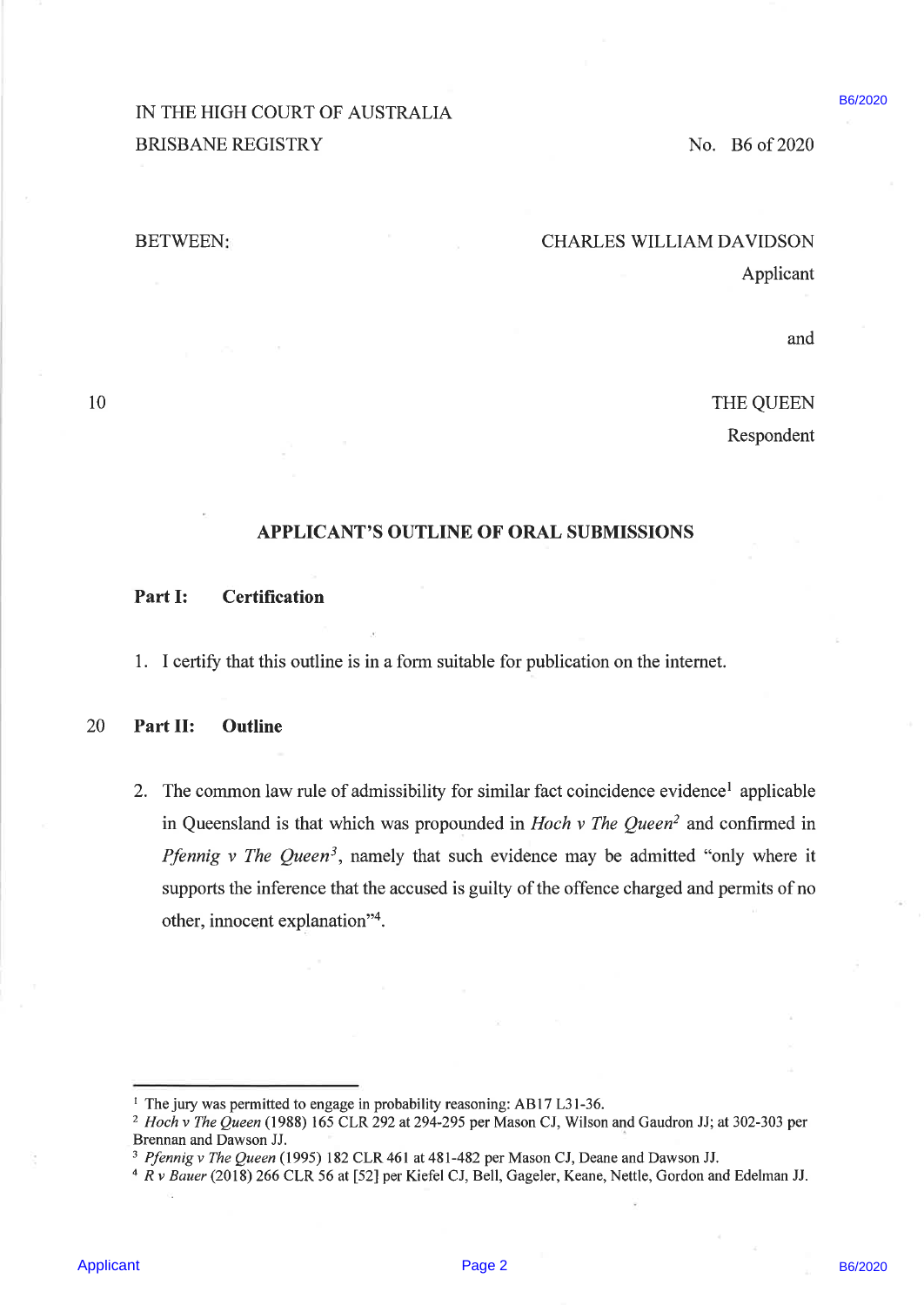- 3. In contrast, under s.97 of the *Evidence Act* (NSW) and the corresponding provision in  $\frac{B6}{2020}$ Victoria, "the Hoch test of admissibility has been superseded by the less demanding criterion of significant probative value"<sup>5</sup>.
- 4. The majority of the Court of Appeal in this case did not correctly apply the common law test, but proceeded by reference to aspects<sup>6</sup> of the "less demanding" statutory test considered by this Court in McPhillamy v The Queen<sup>7</sup>, R v Bauer<sup>8</sup>, and Hughes v The Queen".
- 10 5. The majority's reliance upon those decisions, led to a determination based upon whether the similar fact evidence presented a "link"<sup>10</sup>, or "sufficient link"<sup>11</sup>, as required for the statutory test<sup>12</sup>; and did not demonstrate a finding on whether the evidence "supports the inference that the accused is guilty of the offence charged and permits of no other, innocent explanation"<sup>13</sup>.
	- 6. In doing so, the majority wrongly found that features of the similar fact evidence were such that it "had a degree of probative force which warranted its admission"<sup>14</sup>.
- 3. In ceature, under a 97 of the *Fraidrese Act* (NSW) and the corresponding provision in 1980/s.<br>
Victoria, "the *Hock* text of Aspasiality be been superseded by the lead of the corresponding<br>
certiceion of significant p 7. In dissent, Boddice J, correctly identified that some features of the similar fact evidence 20 constituted "obvious and significant differences"<sup>15</sup>, which "undermine the formulation of an underlying pattern of conduct by the appellant"  $16$ , while other features of the similar fact evidence "properly are to be characterised as general in nature"  $17$ . Consequently, his Honour correctly found that the evidence on the rape counts was not cross-admissible with the evidence on the sexual assault counts!®.

<sup>14</sup> R v Davidson [2019] QCA 120 at [14]-[16] per McMurdo JA.

<sup>&</sup>gt; Rv Bauer (2018) 266 CLR 56 at [52] per Kiefel CJ, Bell, Gageler, Keane, Nettle, Gordon and Edelman JJ.

 $6$  R v Davidson [2019] QCA 120 at [13]-[16] per McMurdo JA.

<sup>&</sup>lt;sup>7</sup> McPhillamy v The Queen (2018) 92 ALJR 1045 at 1051 [31] per Kiefel CJ, Bell, Keane and Nettle JJ, and [33] per Edelman J.

<sup>&</sup>lt;sup>8</sup> R v Bauer (2018) 266 CLR 56 at [52] per Kiefel CJ, Bell, Gageler, Keane, Nettle, Gordon and Edelman JJ.  $9$  Hughes v The Queen (2017) 263 CLR 338.

 $10$  R v Davidson [2019] QCA 120 at [13] and [14] per McMurdo JA.

 $11$  R v Davidson [2019] QCA 120 at [16] per McMurdo JA.

 $12$ , R v Bauer (2018) 266 CLR 56 at [52] per Kiefel CJ, Bell, Gageler, Keane, Nettle, Gordon and Edelman JJ.

<sup>&</sup>lt;sup>13</sup> R v Bauer (2018) 266 CLR 56 at [52] per Kiefel CJ, Bell, Gageler, Keane, Nettle, Gordon and Edelman JJ.

<sup>&</sup>lt;sup>15</sup> R v Davidson [2019] QCA 120 at [233] per Boddice J.

<sup>&</sup>lt;sup>16</sup> R v Davidson [2019] QCA 120 at [233] per Boddice J.

<sup>17</sup> R y Davidson [2019] QCA 120 at [234] per Boddice J.

<sup>&</sup>lt;sup>18</sup> R v Davidson [2019] QCA 120 at [235] per Boddice J.